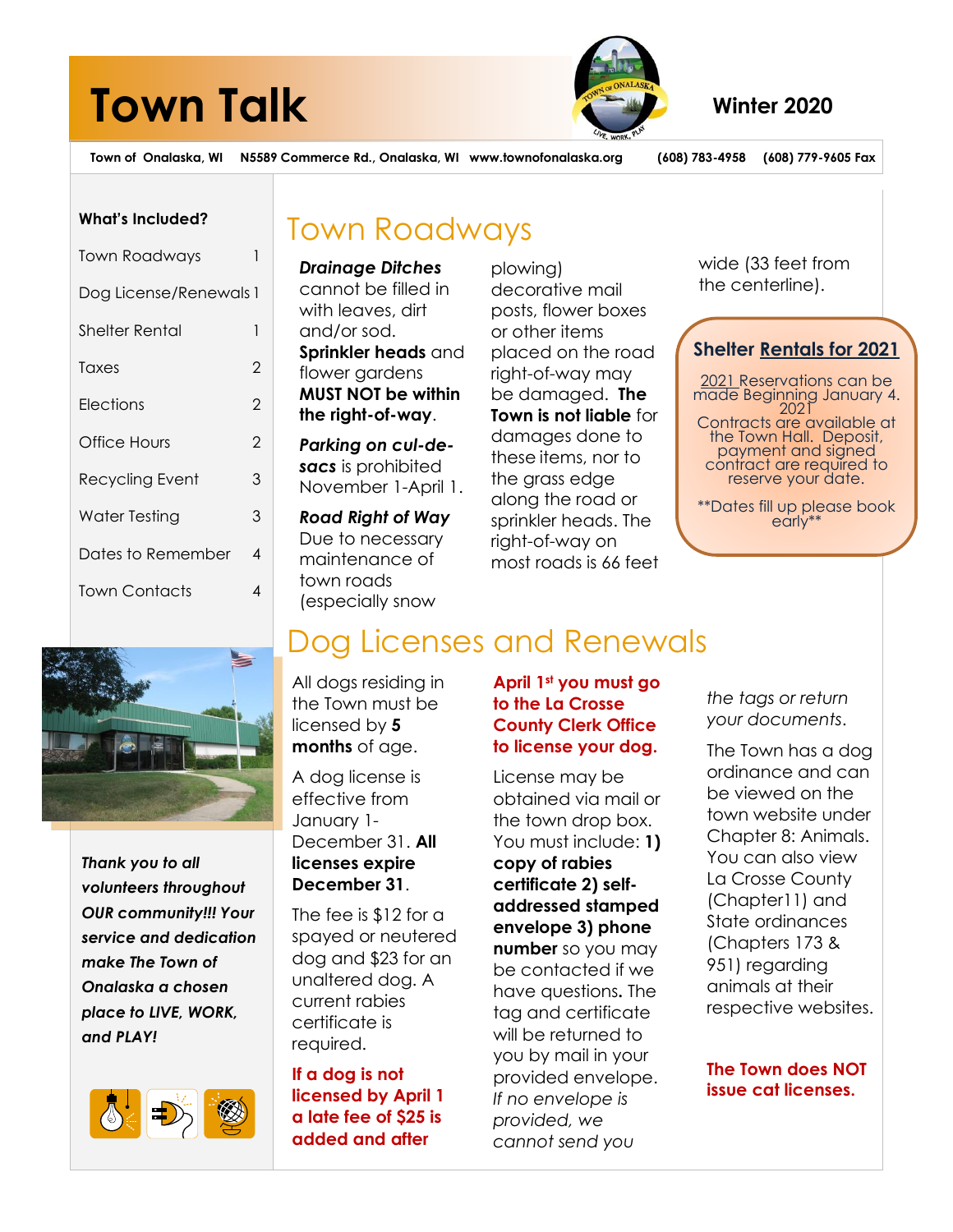#### **2 TOWN OF ONALASKA TOWN TALK**

# 2020 Tax Bills

**Walk in payment is NOT an option this year** due to the Covid-19 pandemic. Make checks or money orders payable to **Town of Onalaska**. **Cash payments are NOT** accepted. **Separate checks** are needed for property tax, dog license and personal property tax, if applicable.

With any payment, please attach one copy of your bill and keep one for your records.

IMPORTANT: Mail your payment or use the Town drop box at the entrance of the parking lot (black box, Town of Onalaska is printed on the front of the box). The postmark acts as the payment date. **Please pay close attention to special charges on your tax** bill **and include them with your payment.**

Tax payments are also accepted at:

**Park Bank Holmen** 1200 Main St. M-F  $9:00 \text{ a m}$  – 5:00 p.m.

**Treasurer Hours: November 23, 2020 through April 9, 2021** Mon – Thurs. 8:00 a.m. - 4:30 p.m. Fri 8:00 a.m. – noon. April 2, 2021 the treasurer will return to

# 2021 Elections

**February 16** Spring Primary

**April 6**

Spring Election

To **Register to vote**, or to **Request** an **Absentee Ballot** visit the website:

#### **[www.myvote.wi.gov](http://www.myvote.wi.gov/)**

**Remember:** If your address or name has changed since you last voted, you must re-register to vote.

# **Polling location**

Town Hall, N5589 Commerce Rd.

# **Voting Hours**

7:00 a.m. to 8:00 p.m.

### **Town Official Races:**

The following positions/candidates are up for election on April 6th, 2021: **Town Chairperson**

Stan Hauser **Supervisor 1** Jerry Monti, **Supervisor 2** Sandy Thompson. If you are interested in seeking a board seat the first day to circulate nomination

**part-time status. Real estate tax payment options** If you are paying in two installments you must send your July (second) payment to: La Crosse County Treasurer, 212 6th St. N. La Crosse, WI 54601.

**The Town CANNOT accept tax payments after January 31, 2020**.

#### **Refunds**

No refunds will be issued the day of payment and no refunds are given under the amount of \$10. All refunds are subject to a \$10 processing fee.

**Personal property Tax bills must be paid in full by January 31, 2021.**

papers is Dec. 1, 2020. **Candidacy** declarations, nomination papers and campaign registration papers must be filed no later than 5 p.m. on January 5, 2020 in the Town Clerk's office. If you have questions, please call Mary at the Clerk's office at (608) 783-4958 ext. 201.



### *Office Hours*

\*Monday -Thursday 8:00 a.m.- 4:30 pm \*Friday 8:00 a.m.- NOON

\*Closed for lunch from 12:30 p.m.-1:00p.m.

*The Treasurer returns to part- time April 12.*

# **Holiday Closures**

Christmas December 24, 2020 December 25, 2020

New Year's December 31, 2020 January 1, 2021

> Good Friday April 2, 2021

Memorial Day May 31, 2021

Independence Day Friday, July 4, 2021

Labor Day September 6, 2021

Thanksgiving November 25, 2021 November 26, 2021

Christmas December 24, 2021 December 25, 2021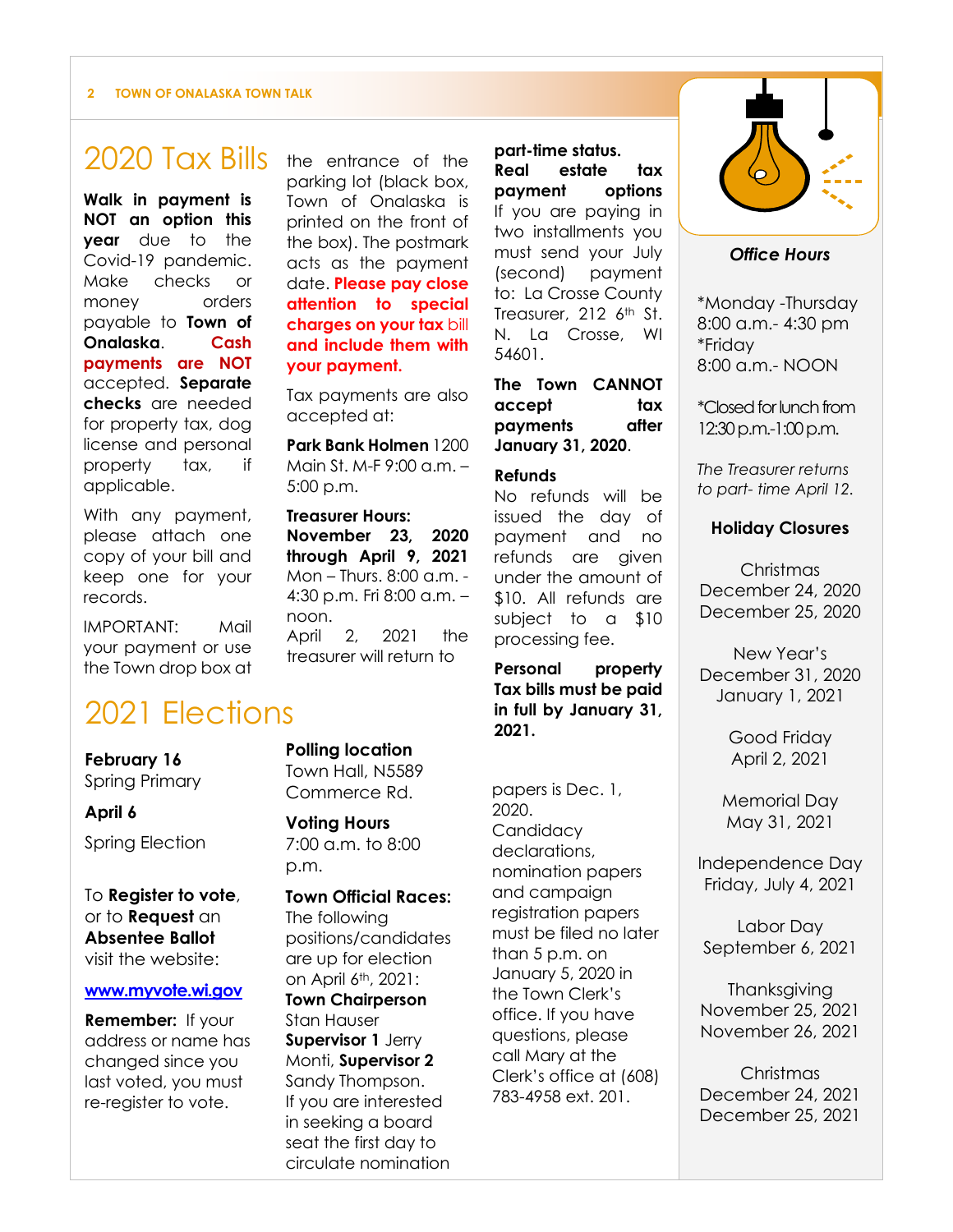**<sup>3</sup>** *Dumpster Day (Formerly known as electronic and appliance recycle event)* 

*When: Saturday, May 1, 2021 8-11:30 a.m.*

*Who: Town of Onalaska Residents ONLY (No business or contractor use.)*

*Where: Town of Onalaska, Town Hall N5589 Commerce Road parking lot*

*How It Works: Residency will be verified by a lot attendant to gain entrance to the property. Please have your photo ID ready. Upon verification you will make payment in the form of a check or cash, then be directed where to drop off your items. You must be prepared to unload yourselves—minimal assistance for unloading will be available.*

*What can I bring and at what cost? The Town has made extensive effort to keep this resident-only event as cost-friendly as possible however, it is necessary to charge for most items. Anticipated Cost per item as follows:*

| $\Omega$  | <b>Cell phone and tablets:</b>                   | Free |
|-----------|--------------------------------------------------|------|
| $\Omega$  | <b>TV or Computer Monitor</b>                    | \$12 |
| $\Omega$  | Computer, Laptop                                 | \$3  |
| $\Omega$  | Misc. Computer component: (keyboards etc.)       | \$3  |
| $\Omega$  | Air Conditioner (Portable or Window unit)        | \$10 |
| $\Omega$  | Refrigerator/Freezer/Washer/Dryer                | \$10 |
| $\bigcap$ | <b>Microwave</b>                                 | \$10 |
| $\Omega$  | Small Kitchen appliance i.e. toaster, mixer etc: | \$3  |
| $\Omega$  | Furniture (tables, chairs, couches, etc)         | \$15 |
| $\Omega$  | Metals (grills, etc)                             | \$5  |
| $\Omega$  | <b>Mattresses or Bedspring</b>                   | 518  |

*Disclaimer: Costs are subject to change based upon market fluctuation. Event is subject to CDC, State of Wisconsin and La Crosse County Health Department recommendations.* 

*Questions? Call the Town of Onalaska Town Hall at 608-783-4958* 

# **Spring Water Quality Sampling**

Even if your drinking water looks, tastes, or smells good; it may still contain harmful bacteria and the only way to know is by testing. Water quality changes over time, so testing **every year** is recommended.

La Crosse County Health Department continues to test water samples. Bottles for collection are available at the Town of Onalaska town hall. Please call or email to arrange for pickup.

#### **Quote for Thought**

"In every community, there is work to be done. In every nation, there are wounds to heal. In every heart, there is the power to do it." -Marianne Williamson-